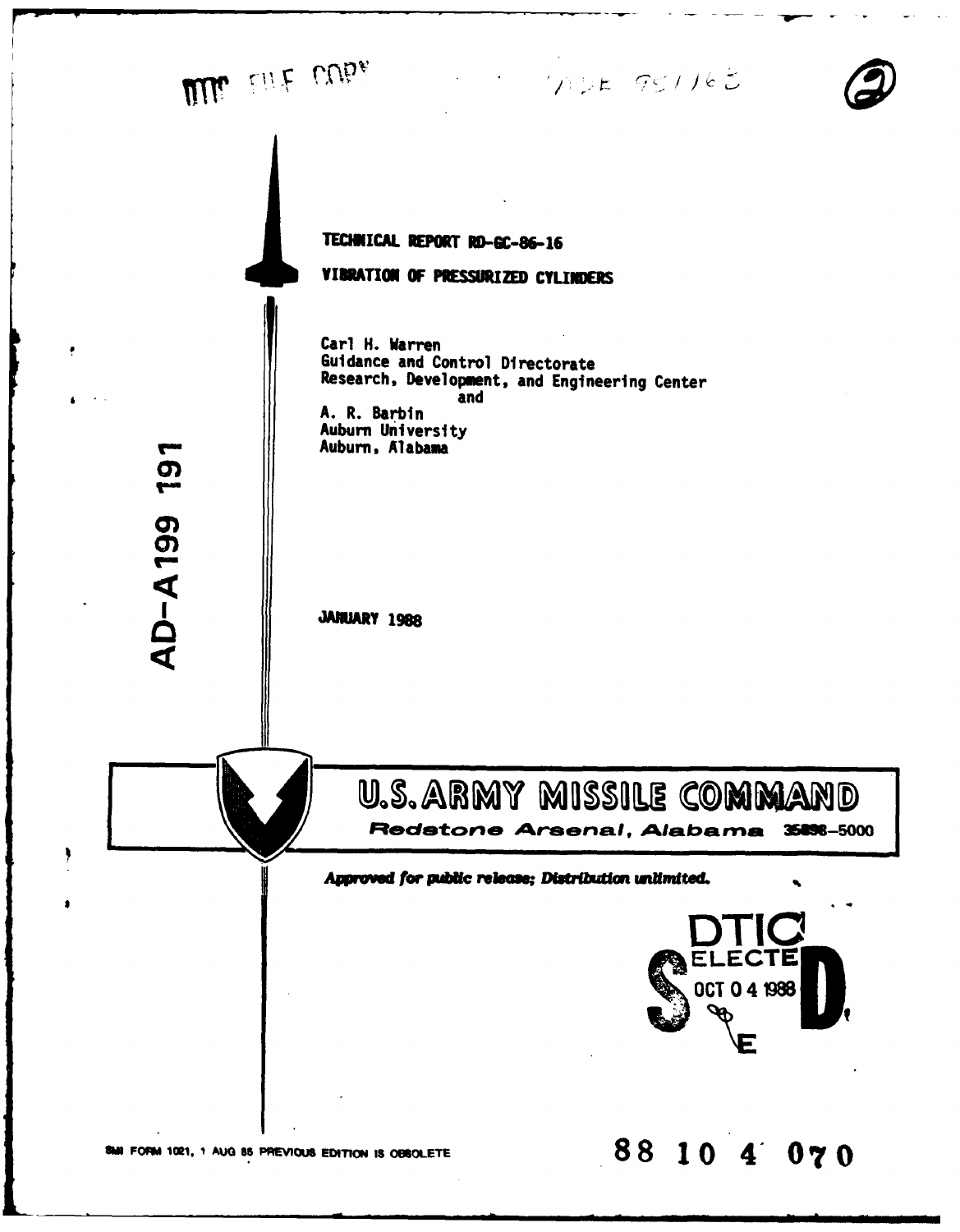## **DISPOSITION INSTRUCTIONS**

DESTROY THIS REPORT WHEN IT IS NO LONGER NEEDED. DO NOT RETURN IT TO THE ORIGINATOR.

## **DISCLAIMER**

THE FINDINGS IN THIS REPORT ARE NOT TO BE CONSTRUED AS AN OFFICIAL DEPARTMENT OF THE ARMY POSITION UNLESS SO DESIG-NATED BY OTHER AUTHORIZED DOCUMENTS.

# **TRADE NAMES**

USE OF TRADE NAMES OR MANUFACTURERS IN THIS REPORT DOES NOT CONSTITUTE AN OFFICIAL INDORSEMENT OR APPROVAL OF THE USE OF SUCH COMMERCIAL HARDWARE OR SOFTWARE.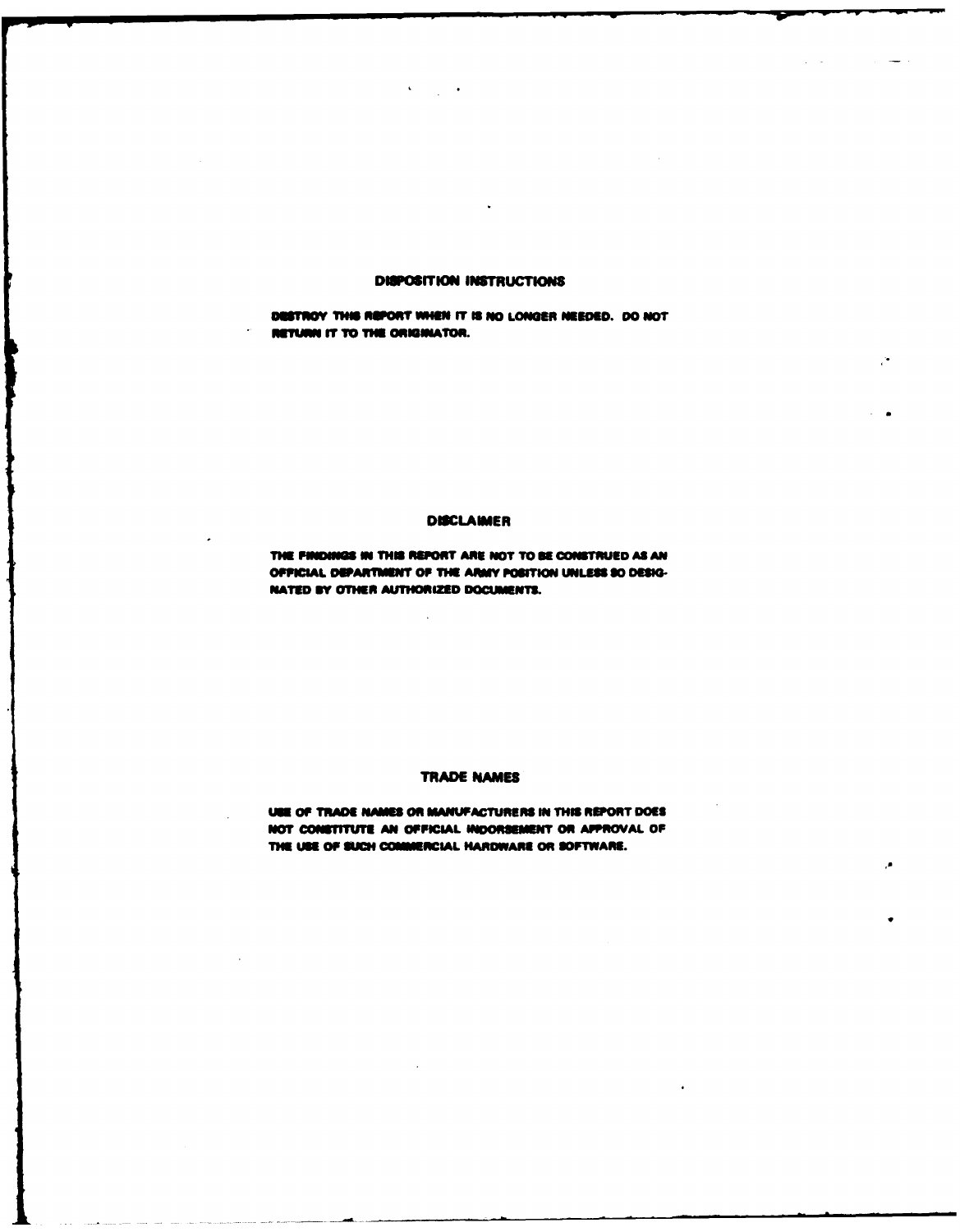SECUR LASIFIPAGE SAW LS W O **UF-.-ISForm** *Approved* REPORT **DOCUMENTATION PAGE** OMe No *0704-0188*

| AD-A 199 191 |  |  |  |
|--------------|--|--|--|
|              |  |  |  |

| <b>REPORT DOCUMENTATION PAGE</b>                                                                                                                                                                                                                                                                                                                                                                                                                                                                                                                                                                                                                                                                                                                                                                                                                                                                                                                                                          |                                                                                  |                                                            |                | Form Approved<br>OMB No. 0704-0188<br>Exp. Date Jun 30, 1986 |                                  |
|-------------------------------------------------------------------------------------------------------------------------------------------------------------------------------------------------------------------------------------------------------------------------------------------------------------------------------------------------------------------------------------------------------------------------------------------------------------------------------------------------------------------------------------------------------------------------------------------------------------------------------------------------------------------------------------------------------------------------------------------------------------------------------------------------------------------------------------------------------------------------------------------------------------------------------------------------------------------------------------------|----------------------------------------------------------------------------------|------------------------------------------------------------|----------------|--------------------------------------------------------------|----------------------------------|
| 1a REPORT SECURITY CLASSIFICATION<br>UNCLASSIFIED                                                                                                                                                                                                                                                                                                                                                                                                                                                                                                                                                                                                                                                                                                                                                                                                                                                                                                                                         | <b>1b RESTRICTIVE MARKINGS</b>                                                   |                                                            |                |                                                              |                                  |
| 2a SECURITY CLASSIFICATION AUTHORITY                                                                                                                                                                                                                                                                                                                                                                                                                                                                                                                                                                                                                                                                                                                                                                                                                                                                                                                                                      |                                                                                  | 3 DISTRIBUTION/AVAILABILITY OF REPORT                      |                |                                                              |                                  |
| 2b. DECLASSIFICATION / DOWNGRADING SCHEDULE                                                                                                                                                                                                                                                                                                                                                                                                                                                                                                                                                                                                                                                                                                                                                                                                                                                                                                                                               |                                                                                  | Approved for public release; distribution<br>unlimited.    |                |                                                              |                                  |
| 4. PERFORMING ORGANIZATION REPORT NUMBER(S)                                                                                                                                                                                                                                                                                                                                                                                                                                                                                                                                                                                                                                                                                                                                                                                                                                                                                                                                               |                                                                                  | 5 MONITORING ORGANIZATION REPORT NUMBER(S)                 |                |                                                              |                                  |
| $RD-GC-86-16$                                                                                                                                                                                                                                                                                                                                                                                                                                                                                                                                                                                                                                                                                                                                                                                                                                                                                                                                                                             |                                                                                  |                                                            |                |                                                              |                                  |
| 6a. NAME OF PERFORMING ORGANIZATION                                                                                                                                                                                                                                                                                                                                                                                                                                                                                                                                                                                                                                                                                                                                                                                                                                                                                                                                                       | 6b OFFICE SYMBOL<br>(If applicable)                                              | 7a NAME OF MONITORING ORGANIZATION                         |                |                                                              |                                  |
| US Army Missile Command                                                                                                                                                                                                                                                                                                                                                                                                                                                                                                                                                                                                                                                                                                                                                                                                                                                                                                                                                                   | AMSMI-RD-GC                                                                      |                                                            |                |                                                              |                                  |
| 6c. ADDRESS (City, State, and ZIP Code)<br>Redstone Arsenal, AL 35898-5254                                                                                                                                                                                                                                                                                                                                                                                                                                                                                                                                                                                                                                                                                                                                                                                                                                                                                                                |                                                                                  | 7b ADDRESS (City, State, and ZIP Code)                     |                |                                                              |                                  |
| 8a. NAME OF FUNDING / SPONSORING<br><b>ORGANIZATION</b>                                                                                                                                                                                                                                                                                                                                                                                                                                                                                                                                                                                                                                                                                                                                                                                                                                                                                                                                   | <b>8b OFFICE SYMBOL</b><br>(If applicable)                                       | 9 PROCUREMENT INSTRUMENT IDENTIFICATION NUMBER             |                |                                                              |                                  |
| 8c. ADDRESS (City, State, and ZIP Code)                                                                                                                                                                                                                                                                                                                                                                                                                                                                                                                                                                                                                                                                                                                                                                                                                                                                                                                                                   |                                                                                  | 10. SOURCE OF FUNDING NUMBERS                              |                |                                                              |                                  |
|                                                                                                                                                                                                                                                                                                                                                                                                                                                                                                                                                                                                                                                                                                                                                                                                                                                                                                                                                                                           |                                                                                  | <b>PROGRAM</b>                                             | <b>PROJECT</b> | TASK<br>NO.                                                  | WORK UNIT<br><b>ACCESSION NO</b> |
|                                                                                                                                                                                                                                                                                                                                                                                                                                                                                                                                                                                                                                                                                                                                                                                                                                                                                                                                                                                           |                                                                                  | ELEMENT NO<br>72W801                                       | NO.<br>3R      | 00                                                           | 7260                             |
| 11 TITLE (Include Security Classification)                                                                                                                                                                                                                                                                                                                                                                                                                                                                                                                                                                                                                                                                                                                                                                                                                                                                                                                                                |                                                                                  |                                                            |                |                                                              |                                  |
| Vibration of Pressurized Cylinders                                                                                                                                                                                                                                                                                                                                                                                                                                                                                                                                                                                                                                                                                                                                                                                                                                                                                                                                                        |                                                                                  |                                                            |                |                                                              |                                  |
| 12. PERSONAL AUTHOR(S)<br>Carl H. Warren, Guidance and Control Directorate, and A. R. Barbin, Auburn University                                                                                                                                                                                                                                                                                                                                                                                                                                                                                                                                                                                                                                                                                                                                                                                                                                                                           |                                                                                  |                                                            |                |                                                              |                                  |
| 13a TYPE OF REPORT<br><b>13b TIME COVERED</b>                                                                                                                                                                                                                                                                                                                                                                                                                                                                                                                                                                                                                                                                                                                                                                                                                                                                                                                                             |                                                                                  | 14 DATE OF REPORT (Year, Month, Day) 15 PAGE COUNT         |                |                                                              |                                  |
| Final<br>16. SUPPLEMENTARY NOTATION                                                                                                                                                                                                                                                                                                                                                                                                                                                                                                                                                                                                                                                                                                                                                                                                                                                                                                                                                       | FROM Jan 83 TO Jul 86                                                            | 1988 January                                               |                |                                                              | 20                               |
|                                                                                                                                                                                                                                                                                                                                                                                                                                                                                                                                                                                                                                                                                                                                                                                                                                                                                                                                                                                           |                                                                                  |                                                            |                |                                                              |                                  |
| 17.<br><b>COSATI CODES</b>                                                                                                                                                                                                                                                                                                                                                                                                                                                                                                                                                                                                                                                                                                                                                                                                                                                                                                                                                                | 18 SUBJECT TERMS (Continue on reverse if necessary and identify by block number) |                                                            |                |                                                              |                                  |
| <b>FIELD</b><br><b>GROUP</b><br><b>SUB-GROUP</b>                                                                                                                                                                                                                                                                                                                                                                                                                                                                                                                                                                                                                                                                                                                                                                                                                                                                                                                                          |                                                                                  |                                                            |                |                                                              |                                  |
|                                                                                                                                                                                                                                                                                                                                                                                                                                                                                                                                                                                                                                                                                                                                                                                                                                                                                                                                                                                           |                                                                                  |                                                            |                |                                                              |                                  |
| 19. ABSTRACT (Continue on reverse if necessary and identify by block number)                                                                                                                                                                                                                                                                                                                                                                                                                                                                                                                                                                                                                                                                                                                                                                                                                                                                                                              |                                                                                  |                                                            |                |                                                              |                                  |
| A study was conducted of the effects of internal pressure and media on the vibration of<br>small cylindrical pressure vessels. Utilizing approximate expressions for elastic poten-<br>tial and kinetic energies of the cylinder-fluid system, LaGrange's equation was applied and<br>an expression developed for predicting the frequency of vibration as a function of the<br>pressure and density of the fluid for axial wave factors $\lambda$ = m $\pi R/L$ < 0.60, thickness ratios<br>$\tau$ $\delta/R$ > 0.03 and number of circumferential waves n > 2. End conditions are empirically in-<br>cluded in the measured zero-pressure frequency. $\omega_0$ . A series of experiments on a small cyl-<br>inder of the type used as pneumatic power sources on missiles confirmed the predictions<br>over a range of pressures from 0-34 MPa, with helium and nitrogen gases. A technique of<br>nondestructive pressure measurements is proposed based on the results of this study. |                                                                                  |                                                            |                |                                                              |                                  |
| 20 DISTRIBUTION / AVAILABILITY OF ABSTRACT<br><b>BASAME AS RPT</b><br>UNCLASSIFIED/UNLIMITED                                                                                                                                                                                                                                                                                                                                                                                                                                                                                                                                                                                                                                                                                                                                                                                                                                                                                              | <b>CO OTIC USERS</b>                                                             | 21 ABSTRACT SECURITY CLASSIFICATION<br><b>UNCLASSIFIED</b> |                |                                                              |                                  |
| 22b TELEPHONE (Include Area Code) 22c OFFICE SYMBOL<br>22a. NAME OF RESPONSIBLE INDIVIDUAL<br>AV 746-1225/205-876-1225<br>Carl H. Warren                                                                                                                                                                                                                                                                                                                                                                                                                                                                                                                                                                                                                                                                                                                                                                                                                                                  |                                                                                  |                                                            | AMSMI-RD-GC    |                                                              |                                  |
| 83 APR edition may be used until exhausted<br><b>DD FORM 1473, 84 MAR</b><br>SECURITY CLASSIFICATION OF THIS PAGE                                                                                                                                                                                                                                                                                                                                                                                                                                                                                                                                                                                                                                                                                                                                                                                                                                                                         |                                                                                  |                                                            |                |                                                              |                                  |
|                                                                                                                                                                                                                                                                                                                                                                                                                                                                                                                                                                                                                                                                                                                                                                                                                                                                                                                                                                                           | All other editions are obsolete                                                  |                                                            |                | UNCLASSIFIED                                                 |                                  |

i/(ii blank)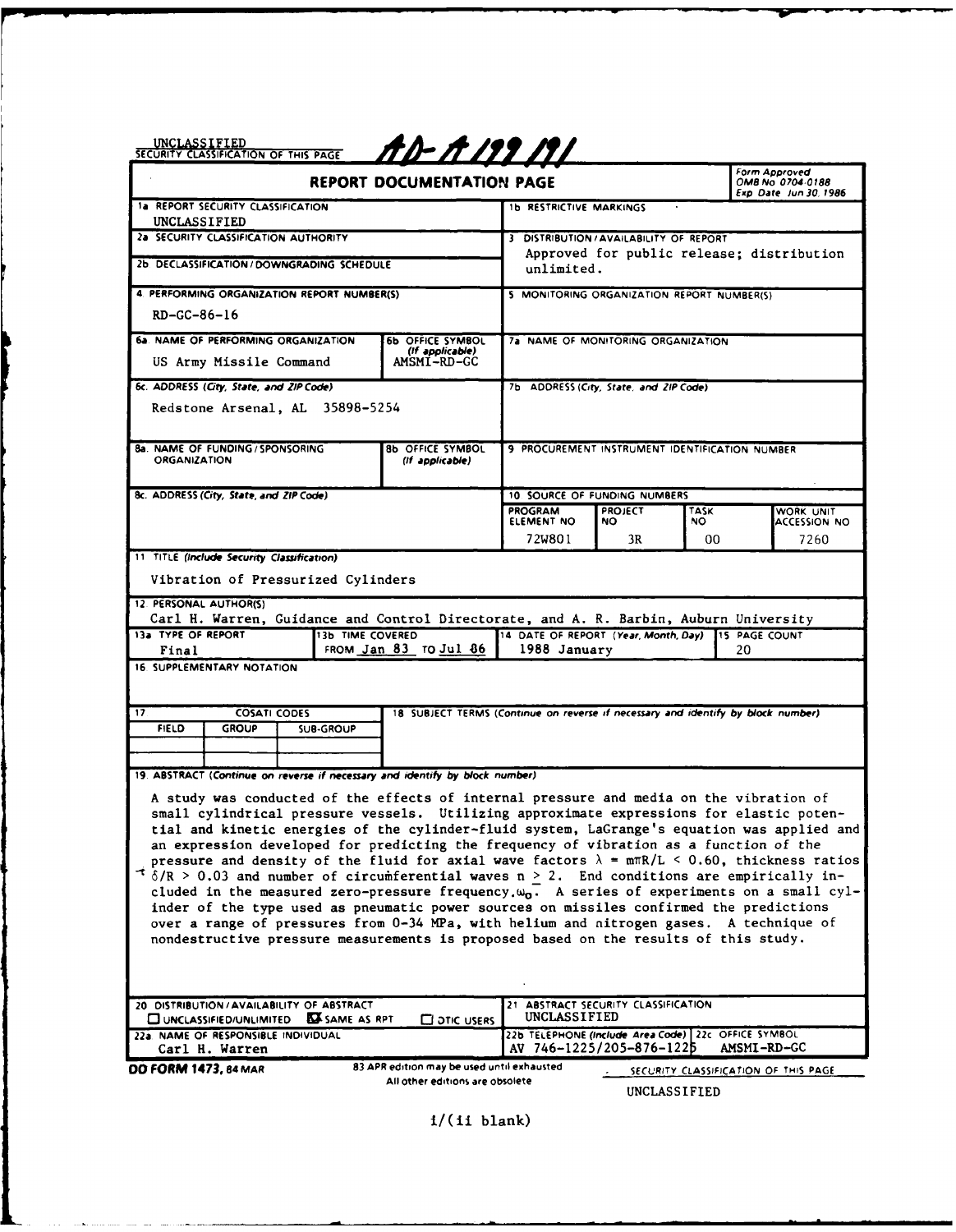# TABLE OF CONTENTS

|     |                                                            | Page            |
|-----|------------------------------------------------------------|-----------------|
|     |                                                            |                 |
| TT. |                                                            | $\overline{2}$  |
|     |                                                            | -6              |
|     |                                                            |                 |
|     |                                                            | 10 <sup>°</sup> |
|     |                                                            | 11              |
|     |                                                            | 12              |
|     | APPENDIX KINETIC ENERGY OF A FLUID IN A VIBRATING CIRCULAR |                 |

| Accession For                              |
|--------------------------------------------|
| NTIS GRA&I                                 |
| DTIC TAB                                   |
| Unannounced                                |
| Justification                              |
| By_<br>Distribution/<br>Availability Codes |
| Avail and/or                               |
| Dist<br>Special                            |
|                                            |

ì I i.

iii/(iv blank)

 $\left(\begin{matrix} a & b \\ c & d \end{matrix}\right)$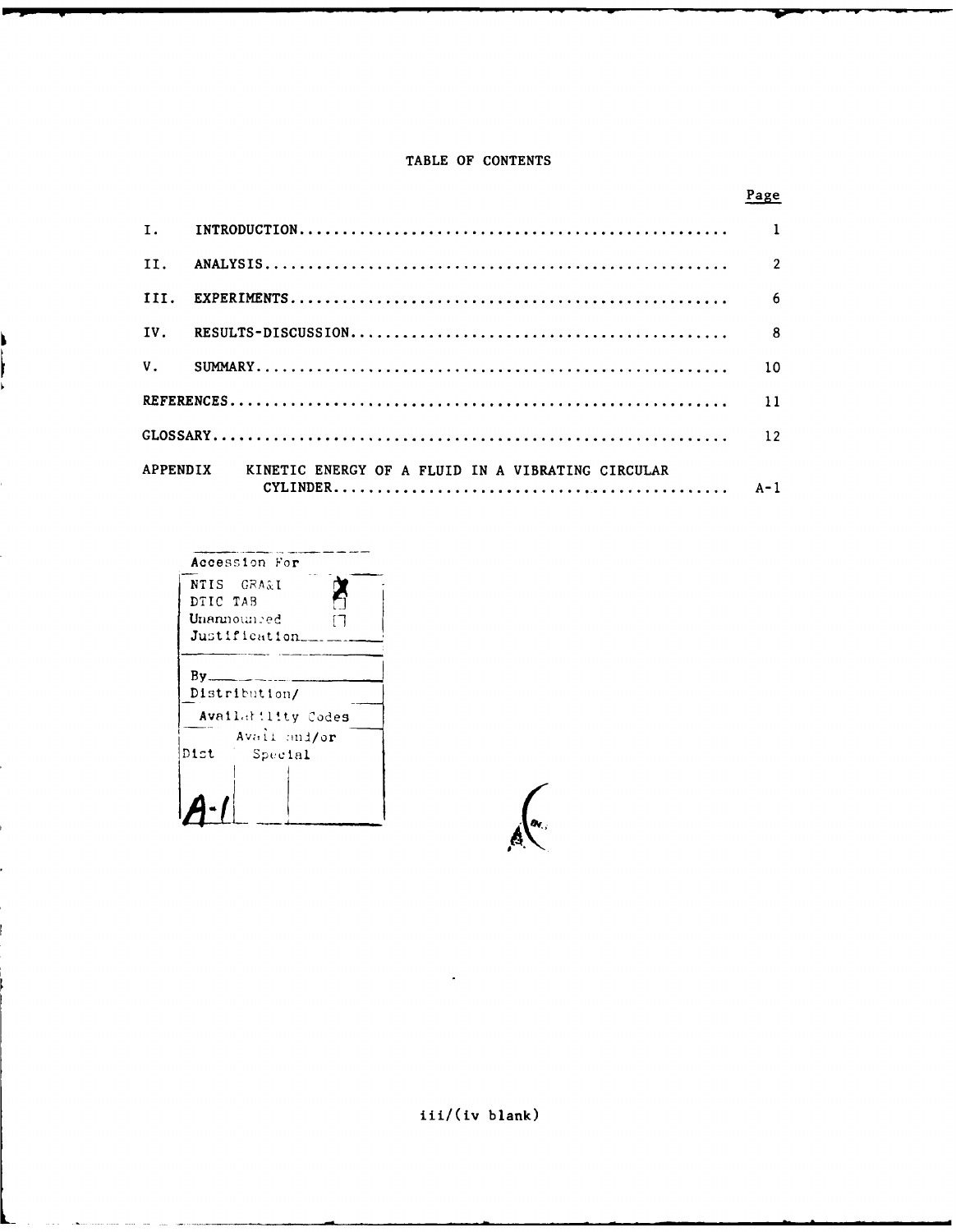## I. INTRODUCTION

The essential features of free vibration of unpressurized cylindrical shells have been well established by previous investigations of infinitely long **[1]** and finite-length (2,3] cylinders. Cylindrical shells can vibrate with various combinations of axial and circumferential waves. For any given wave pattern, three distinct natural frequencies are possible depending on the dominant amplitude (radial, axial, or circumferential) of the motion [I].

According to Arnold and Warburton **(1],** investigations of cylindrical shells can proceed either directly to a set of differential equations via equilibrium considerations of a small element or indirectly by assuming vibration forms compatible with the given end conditions, deriving expressions for strain and kinetic energies, and using the Lagrange dynamical equations to arrive at the differential equations. Discrepancies between the results of various investigations can be traced to different approximations utilized in relating strains to the extensional strains of the middle surface and its curvature changes; for an accounting of the relations used by various authors, see the review presented in Reference [3].

Previous investigations of cylindrical shell vibrations have been limited to unpressurized vessels. The purpose of this study was to assess the effect of pressurization on the natural frequency. The analysis is based on a simplified energy method using the assumption that radial displacements dominate. The zero-pressure natural frequency is assumed to be given either by existing predictive techniques or measurements.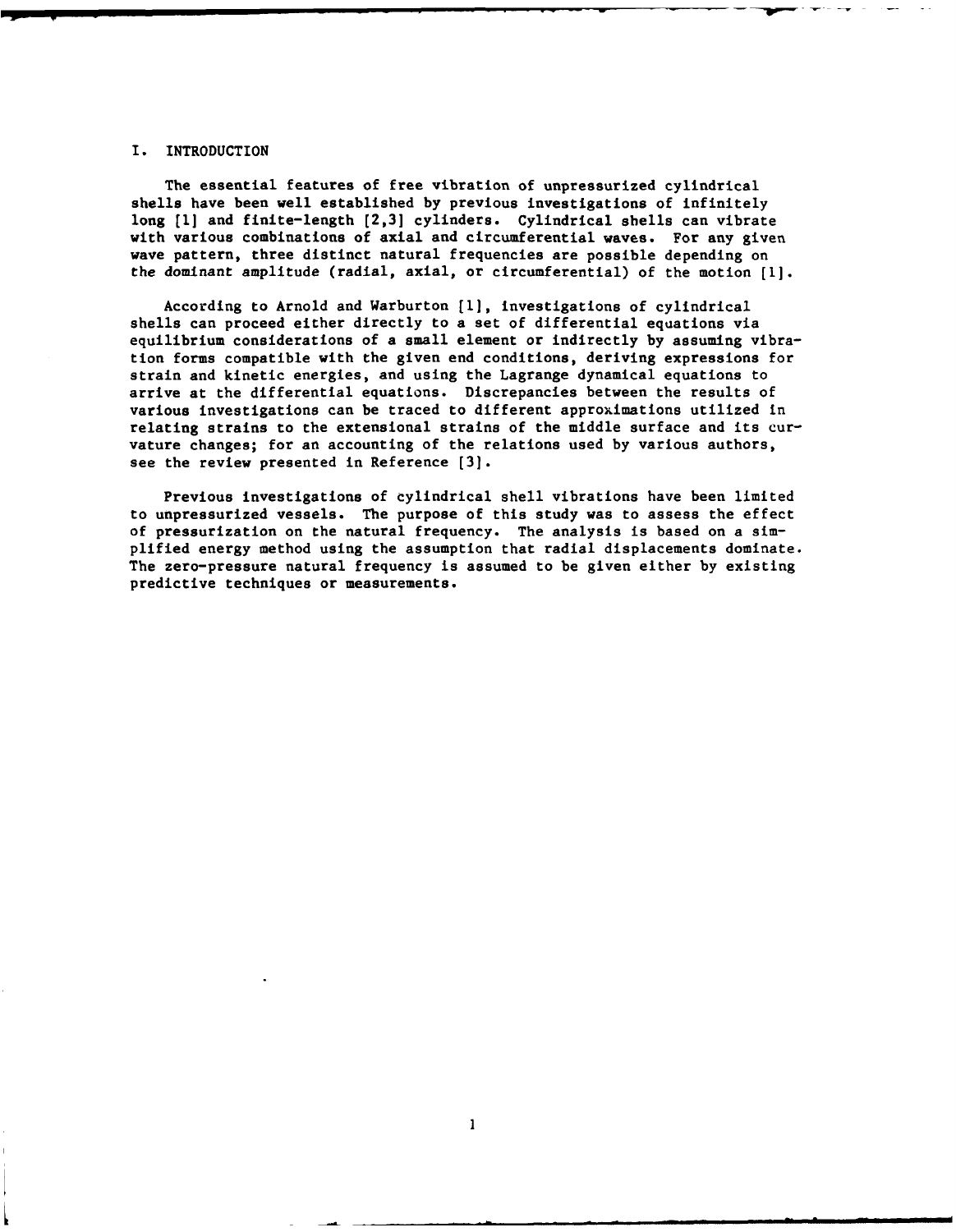### II. ANALYSIS

Figure **1** illustrates the cylinder considered in this treatment. The ends of the cylinder  $z = 0$  and  $z = L$  are assumed to remain circular during vibration, and the middle surface is presumed to move in a strictly radial direction; thus, the displacements of the middle surface are

$$
u = U \cos (\pi \theta) \sin (\pi \pi z/L) \qquad (1)
$$

$$
\mathbf{v} = \mathbf{w} = 0
$$

where n is the number of circumferential waves and m is the number of axial halfwaves; U is periodic in time

$$
U = U_0 \sin \omega t \qquad (2)
$$



Figure **1.** Cylinder.

The total potential energy of the cylinder-fluid system is the sum of the cylinder bending and stretching energies and the fluid expansion energy. In computing the energy of cylinder stretching, it is assumed that tension is due to internal pressure only, and per unit length is pR in the circumferential direction and pR/2 in the axial direction; fluid pressure p is assumed constant. Upon deformation the length of the middle surface increases by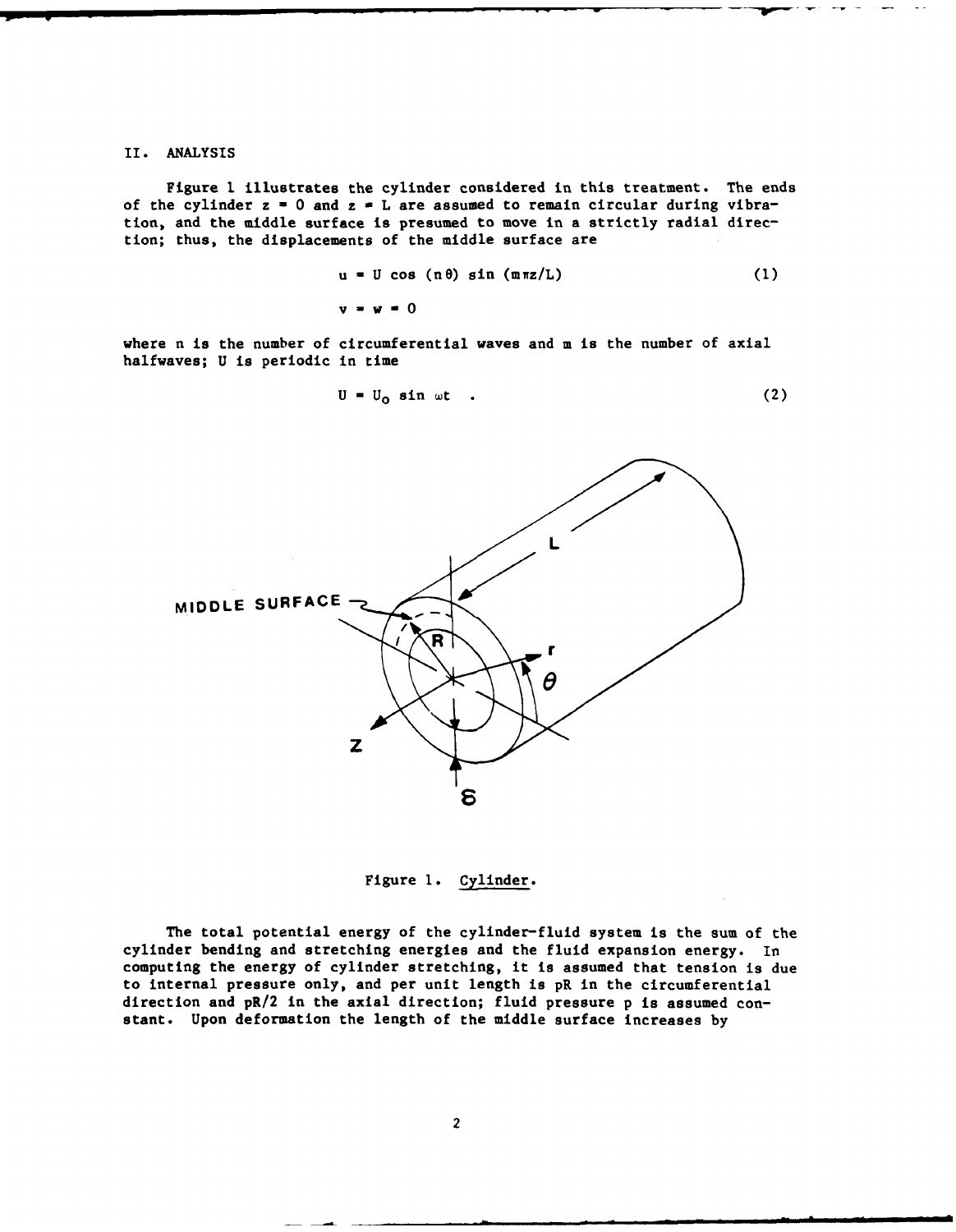$$
\Delta \ell_{\theta} = \int_{0}^{2\pi} \left( [ (R+u)^2 + ( \partial u / \partial \theta)^2 ]^{1/2} - R \right) d\theta
$$
 (3)

in the 0-direction. The integrand of this expression can be expanded and, upon retention of the first-order terms only (for small displacements  $u/R \ll 1$ and slopes  $\partial u / R \partial \theta \ll 1$ ), approximated by

$$
\Delta \ell_{\theta} = \int_{0}^{2\pi} [u + \frac{1}{2R} (\frac{\partial u}{\partial \theta})^2] d\theta
$$
 (4)

Similar treatment of extension parallel to the z-axis yields

$$
\Delta l_z = \int_0^{2\pi} \frac{1}{2} (a_1/a_2)^2 dz
$$
 (5)

for extension of a generator of the cylinder. Equations (4) and (5) can be used to form the epxression for stretching energy

$$
V_S = \int_0^{2\pi} \int_0^L p[u + \frac{1}{2R} (\frac{\partial u}{\partial \theta})^2] R d\theta dz + \int_0^{2\pi} \int_0^L \frac{PR^2}{4} (\frac{\partial u}{\partial z})^2 d\theta dz
$$
 (6)

The volume of fluid inclosed by the cylinder increases during deformation by the amount

$$
\int_{0}^{2\pi} \int_{0}^{L} uRd\theta dz, \qquad (7)
$$

thus, the fluid expansion energy is given by

$$
V_E = -\int_0^{2\pi} \int_0^L puRd\theta dz
$$
 (8)

Equations (6) and (8) can be combined to yield the sum of the stretching and expanison energies as

$$
V_S + V_E = \int_0^2 \int_0^{\pi} \int_0^L p\left(\frac{1}{2R} \left(\frac{\partial u}{\partial \theta}\right)^2 + \frac{R}{4} \left(\frac{\partial u}{\partial z}\right)^2\right) R d\theta dz
$$
 (9)

or, the displacement of equation **(1)** can be used

$$
V_S + V_E = \pi Ln^2 U^2 p[1 + (\lambda/n)^2]/4
$$
 (10)

where

$$
\lambda \equiv m \pi R/L .
$$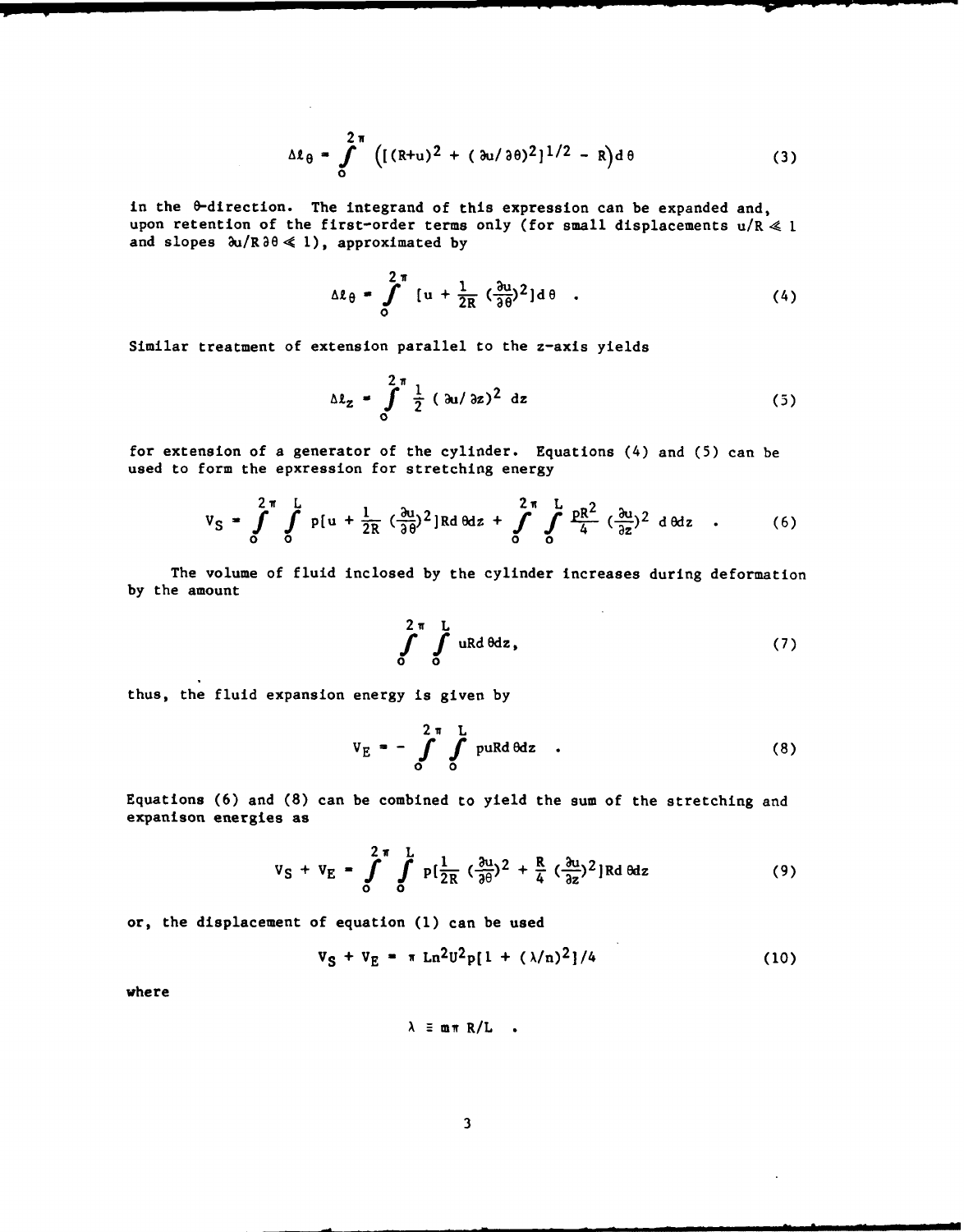The potential energy of cylinder bending  $V_B$  is calculated from the expression

$$
V_{B} = \int_{0}^{2\pi} \int_{0}^{L} \int_{-\delta/2}^{\delta/2} \frac{E}{2(1-\sigma^{2})} [e_{z}^{2} + e_{\theta}^{2} + 2\sigma e_{z}e_{\theta} + (\frac{1-\sigma}{2}) \gamma_{\theta z}^{2}] R d\theta dz dx
$$
 (11)

where, following Love [5], it has been assumed that normal stress in the radial direction,  $\sigma_{rr}$ , is small and the shear strains  $\gamma_{r\theta}$  and  $\gamma_{rz}$  are zero. The strains  $e_z$  and  $e_\theta$  are presumed to be linear functions of x, with zero midplane strain; thus [5]

$$
e_z = -x(\partial^2 u/\partial x^2) = (m\pi/L)^2 \text{ Ux } \cos(\pi\theta) \sin(m\pi z/L)
$$
 (12)  

$$
e_{\theta} = -x(\partial^2 u/\partial \theta^2)/R^2 = (n/R)^2 \text{ Ux } \cos(\pi\theta) \sin(m\pi z/L)
$$

where the displacement Equation **(1)** has been invoked. These strain expressions may be substituted into Equation **(11)** resulting in the expression

$$
V_{B} = \frac{\pi E L U^{2}}{4(1 - \sigma^{2})} \frac{1}{12} (\frac{\delta}{R})^{3} (\lambda^{2} + n^{2})^{2} . \qquad (13)
$$

The total kinetic energy of the cylinder-fluid system is the sum of the kinetic energy of the cylinder

$$
T_c = \int_0^{2\pi} \int_0^L \int_{R-\delta/2}^{R+\delta/2} \frac{1}{2} \rho(\frac{\partial u}{\partial t})^2 r d\theta dz dr = \frac{\pi}{4} \rho R L (U)^2 \delta
$$
 (14)

and the kinetic energy of the fluid (Equation (A-7). Thus,

$$
T = T_c + T_f = \pi LR \rho_e(\dot{U})^2 \delta/4 \qquad (15)
$$

where  $\rho_e$  is an "equivalent density" defined by

$$
\rho_{\mathbf{e}} \equiv \rho + R \rho_{\mathbf{f}} / (n \delta) \qquad . \tag{16}
$$

Equations (10) and (13) may be added to yield the total potential energy of the cylinder-fluid system; thus,

$$
V = \frac{\pi E L U^2}{4(1-\sigma^2)} \frac{\delta^3}{12R^3} (\lambda^2 + n^2)^2 + \frac{\pi}{4} Ln^2 U^2 p[1+(\lambda/n)^2]
$$
 (17)

Equations (17) and (15) may then be utilized in Lagrange's equation

$$
\frac{d}{dt} (3T/\dot{w}) - 3T/\dot{w} = -3V/\dot{w}
$$
 (18)

to yield the expression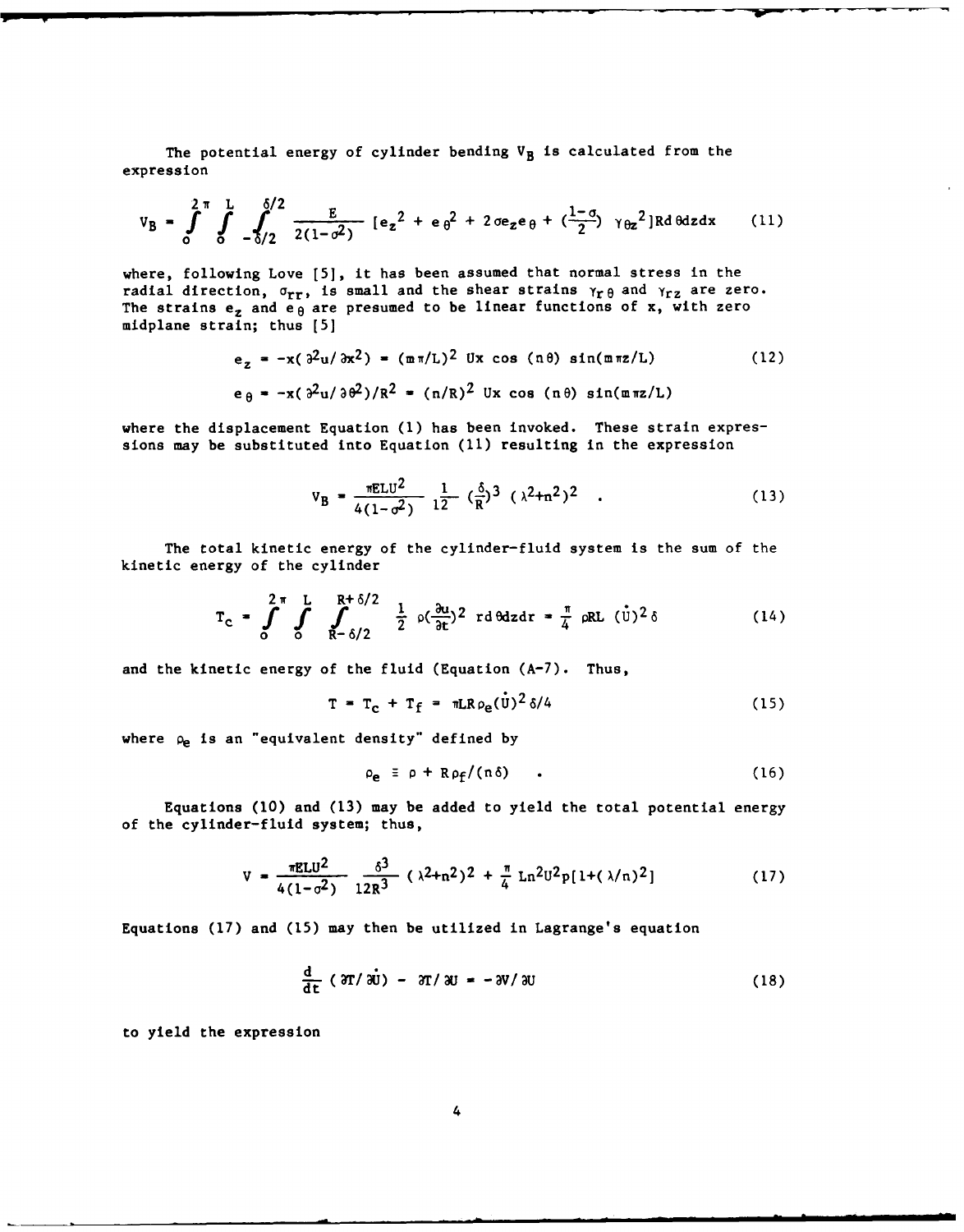$$
\frac{R \delta \rho_e}{2} \ddot{U} = -U \left\{ \frac{E}{24} \left( \frac{\delta}{R} \right)^3 \frac{(\lambda^2 + n^2)^2}{(1 - \sigma^2)} + \frac{P}{2} (\lambda^2 + n^2) \right\} \quad . \tag{19}
$$

For periodic oscillations, Equation (2), this expression reduces to

$$
\omega^2 R \delta \rho_e = \frac{E}{12(1-\sigma^2)} \left(\frac{\delta}{R}\right)^3 \left(\lambda^2 + n^2\right)^2 + p(\lambda^2 + n^2) \tag{20}
$$

At zero gage pressure,  $p = 0$ ,  $p_e \approx p$ , and Equation (20) reduces, in that instance, to

$$
\omega_0^2 R \delta \rho = \frac{E}{12(1-\sigma^2)} \left(\frac{\delta}{R}\right)^3 (\lambda^2 + n^2)^2
$$
 (21)

where  $\omega_{\text{b}}$  denotes the unpressurized oscillation frequency. Equation (20) can be conveniently nondimensionalized by division by Equation (21); after some manipulation the results are

$$
\omega^{2} = \omega_{0}^{2} \frac{\rho}{\rho_{e}} \left[ 1 + \frac{12}{n^{2}} \frac{p}{E} (\frac{R}{\delta})^{3} + \frac{(1 - \sigma^{2})}{(\lambda/n)^{2} + 1} \right].
$$
 (22)

This expression can be simplified, with the aid of Equation (16) to the form

$$
\omega = \omega_0 \left\{ \frac{1}{1 + \frac{1}{n} \frac{R}{6} \frac{\rho_f}{\rho}} \left[ 1 + \frac{2}{n^2} \frac{P}{E} \left( \frac{R}{\delta} \right)^3 - \frac{(1 - \sigma^2)}{(m \pi R/nL)^2 + 1} \right] \right\}^{1/2}
$$
(23)

The derivation of Equation (23) is based on the assumption that the numbers of axial and circumferential waves do not depend on pressure. The zeropressure frequency  $\omega_0$  is considered to be given either by experiment or some predictive technique other than Equation (21). Equation (23) indicates that cylinder pressurization tends to increase the frequency through the increased strain energy with a moderating influence of the kinetic energy of the fluid.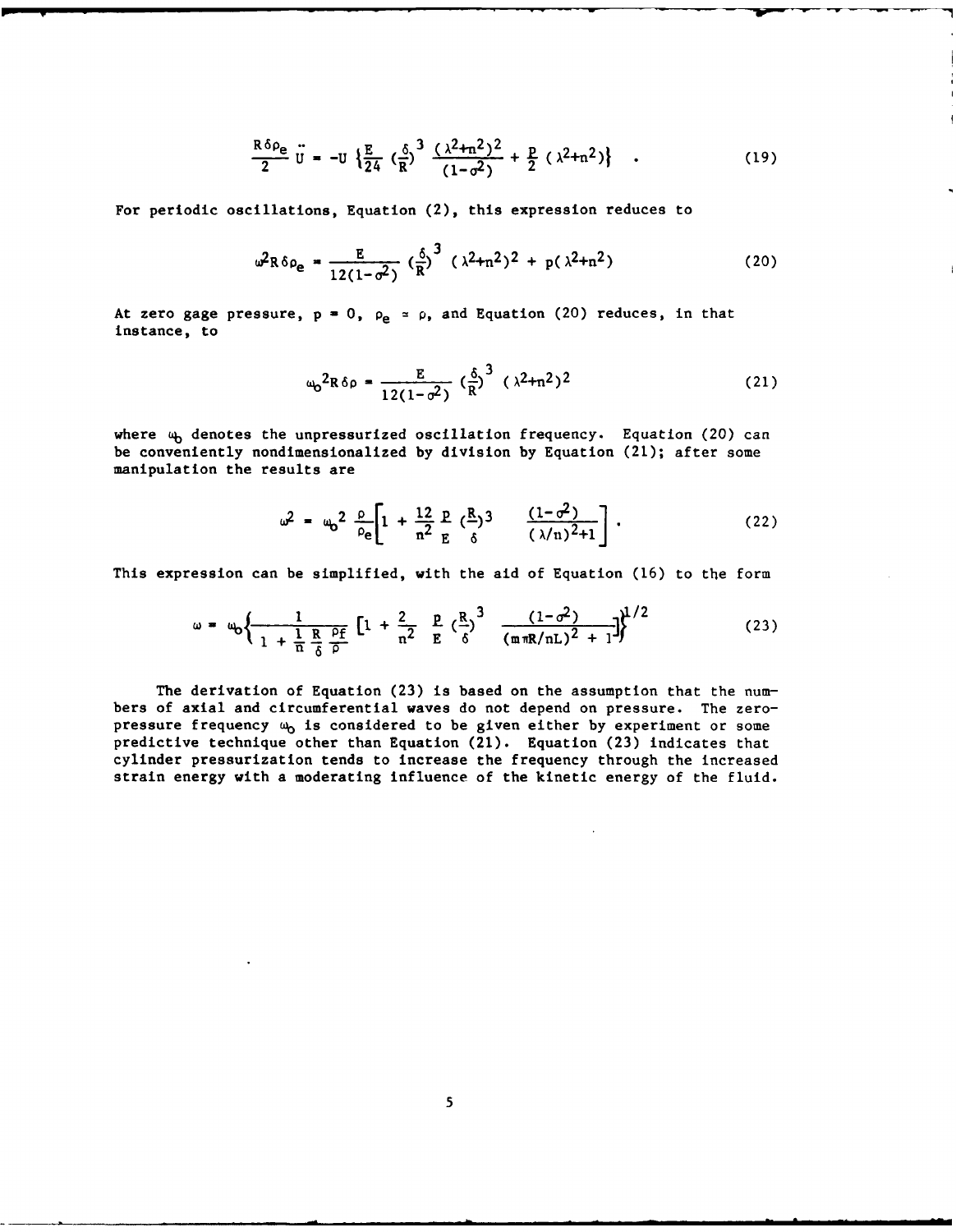#### III. EXPERIMENTS

A series of oscillation frequency measurements were made on a small gas storage bottle, typical of those used as pneumatic storage supplies on certain missiles [4]. Figure 2 shows the bottle and the dimensions of the bottle. Qualitative preliminary measurements were conducted to determine the numbers of axial and circumferential waves existing during free vibration; View A of Figure 3 shows the test setup used. An oscillator was used to drive a small loudspeaker placed adjacent to the bottle and adjusted to a frequency which produced a peak output of an accelerometer glued to the bottle. By moving the accelerometer axially and circumferentially, and by comparing its output to a second accelerometer fixed to the bottle, the node lines were determined. Two circumferential waves  $(n = 2)$  and one axial half-wave  $(m = 1)$  were found to exist for pressures from atmospheric up to 34.5 MPa (5000 psig) for nitrogen and helium gases. For the bottle tested,  $m\pi R/L \approx 0.576$  and  $\delta/R = 0.0867$ . According to Arnold and Warburton **[11** these ratios indicate that the minimum frequency should occur for  $n = 2$ , as observed.



Figure 2. Gas storage bottle.

Frequency measurements were conducted as shown in the test setup in View B of Figure 3. Vibration of the bottle was initiated by sharply tapping it with a small hammer. The output of a microphone placed adjacent to the bottle was recorded on an oscillograph. The measurements were completed by manually counting the cycles in a specified time, short enough (0.100 s) to avoid  $s_{\text{Lg}}$ nal dropout due to damping. Tests were made for nitrogen and helium gases over a range of pressures from 0-34.5 MPa gage. Pressurization between measurements caused significant temperature changes. Great care was taken to cool the cylinder down to room temperature (20 **\*C)** via a water bath prior to each measurement.

Measurement uncertainties are estimated as two parts in two hundred for frequency **(-** 50 Hz) and 0.5 MPa for pressure. The dimensions of the storage bottle shown in Figure 2 have an uncertainty of 0.025 mm.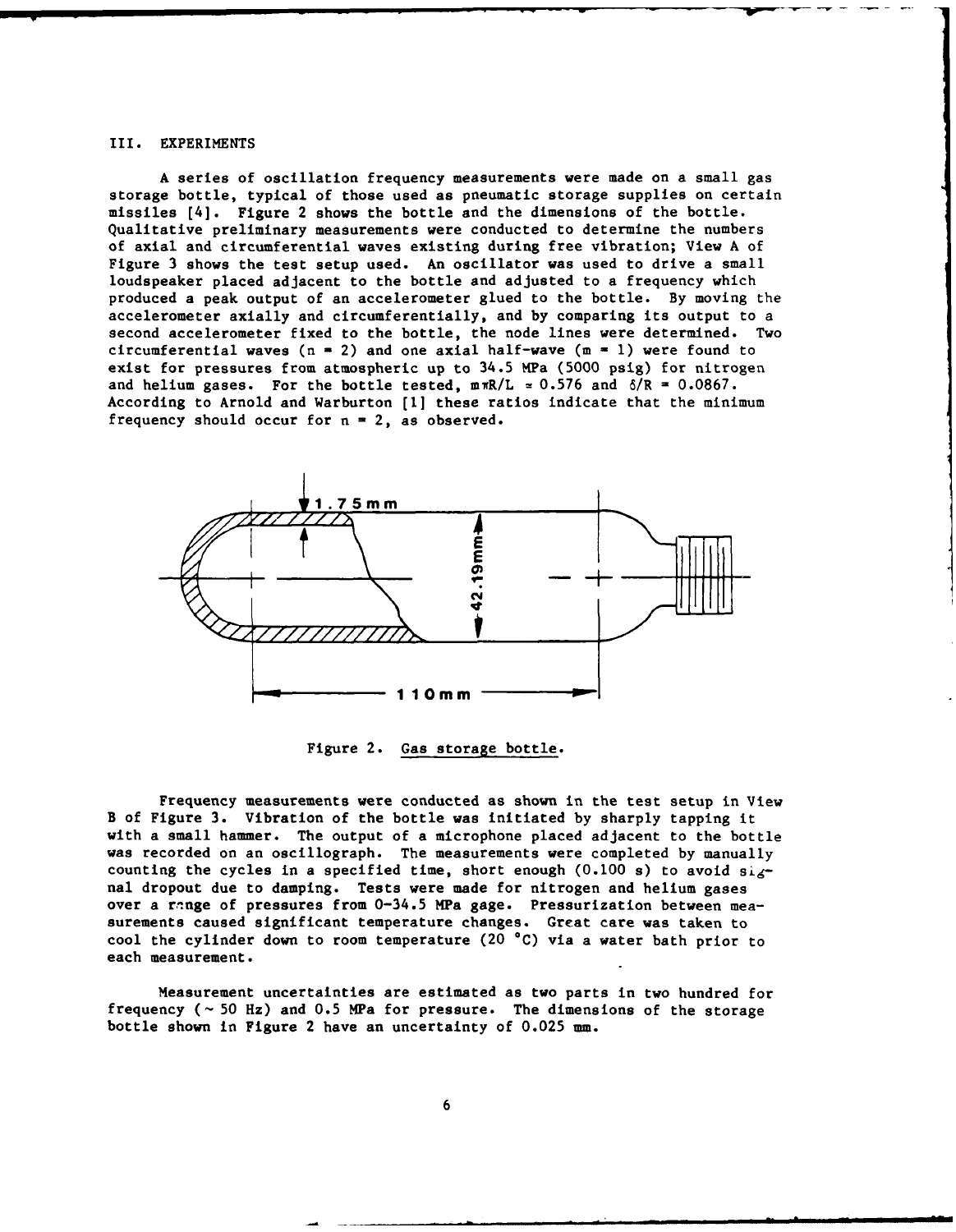

VIEW A. Determination of Nodes



VIEW B. Frequency Measurements

Figure 3. Experimental setup.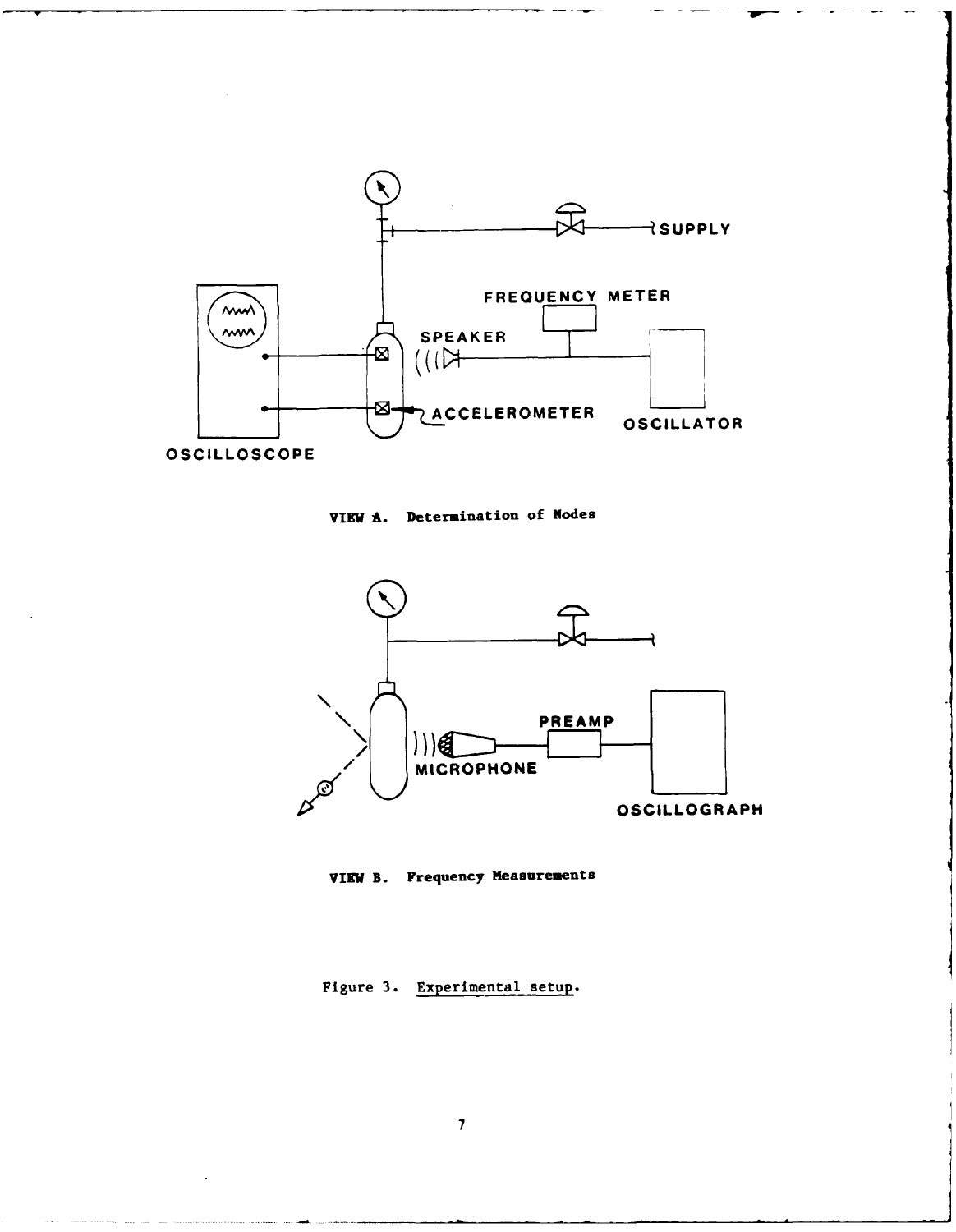#### IV. RESULTS-DISCUSSION

The results of the frequency measurements are presented in Figure 4 for both helium and nitrogen. The zero-pressure frequency was 3550 Hz for each. At the highest pressures for which data was taken (~34 MPa), the frequency for helium increased by approximately 26 percent over the unpressurized case; nitrogen had a corresponding increase of 16 percent.



Also shown in Figure 4 is the variation in vibration frequency with pressure as predicted by Equation (23), using the measured zero-pressure frequency **i.** Helium and nitrogen densities were calculated with a Van der Waals principle of corresponding states **[6].** Agreement with the measurements is excellent, differing by less than 4 percent of the frequency increases experienced at the higher pressures and well within the estimated uncertainty of the measurements. Note that the frequency predicted by Equation (23) is somewhat sensitive to the thickness of the bottle **6;** for an uncertainty of 0.025 mm the predicted frequencies could have a variation of  $\pm$  30 Hz at the higher pressures.

The agreement between the measurements and Equation (23) might seem somewhat fortuitous considering the rather restrictive simplifications made in the analysis. However, the more comprehensive analysis of Arnold and Warburton [1] indicates that for axial-wave factors  $\lambda < 0.60$ , thickness ratios  $\delta/R >$ 0.03, and  $n > 2$ , the strain energy in an unpressurized cylinder is almost

**8**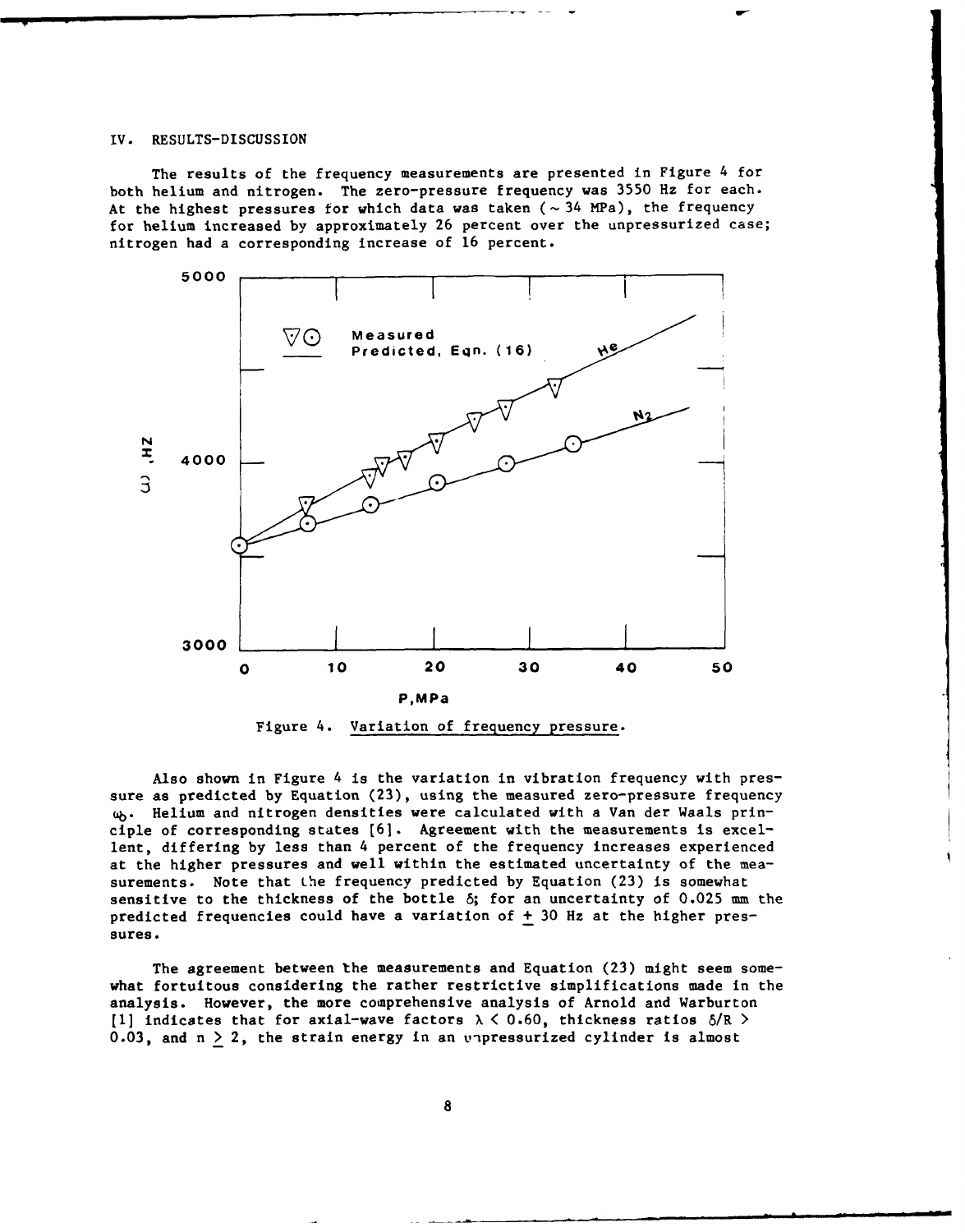entirely composed of bending, and that the lowest frequency of vibration (of three possible) is comprised mainly of radial motion; these assumptions were made at the outset of this analysis, which should not be extrapolated beyond the limits quoted.

The conditions assumed in the analysis above differ from the tests performed in one important aspect, the end conditions imposed on the cylinder. The displacements of Equation (I) are representative of the condition of "freely-supported" ends, since the test cylinder had hemispherical end caps, a condition somewhere between freely-supported and fixed ends. In their experiments on cylinders with solid and flanged ends, Arnold and Warburton [2] proposed a correlation based on appropriately modified axial-wave factors. Their correlation yields an accurate zero-pressure frequency if the hemispheric-end capped cylinder is considered as solid with end thickness equal to cylinder thickness and with length equal to the cylinder length plus end caps. In this manner,  $\omega_{\mathbf{b}}$  is estimated at 3560 Hz, which is remarkably close to the measured value of 3550 Hz.

Equation (23) indicates that for circumferential waves  $n > 2$ , the effect of pressurization on frequency should be small except at very high pressures. The notion that internal fluid pressure in a container does not affect the frequency [2], although a good guide for most applications, is not precisely correct and could lead to significant underestimations of natural frequencies of high pressure storage vessels under appropriate conditions.

The original impetus for this study came from a need to nondestructively find the fluid pressures inside small, high pressure, sealed containers such as those used on missiles. A quick and simple method is needed to identify those containers which have lost their charge through leakage without time consuming and costly disassembly of the system. This study gives such a method for containers similar to those shown in Figure 2. If natural frequency measurements could be made on the containers, pressures could be easily estimated to an accuracy of  $\approx 0.7$  MPa, sufficient to determine the operational status of the containers.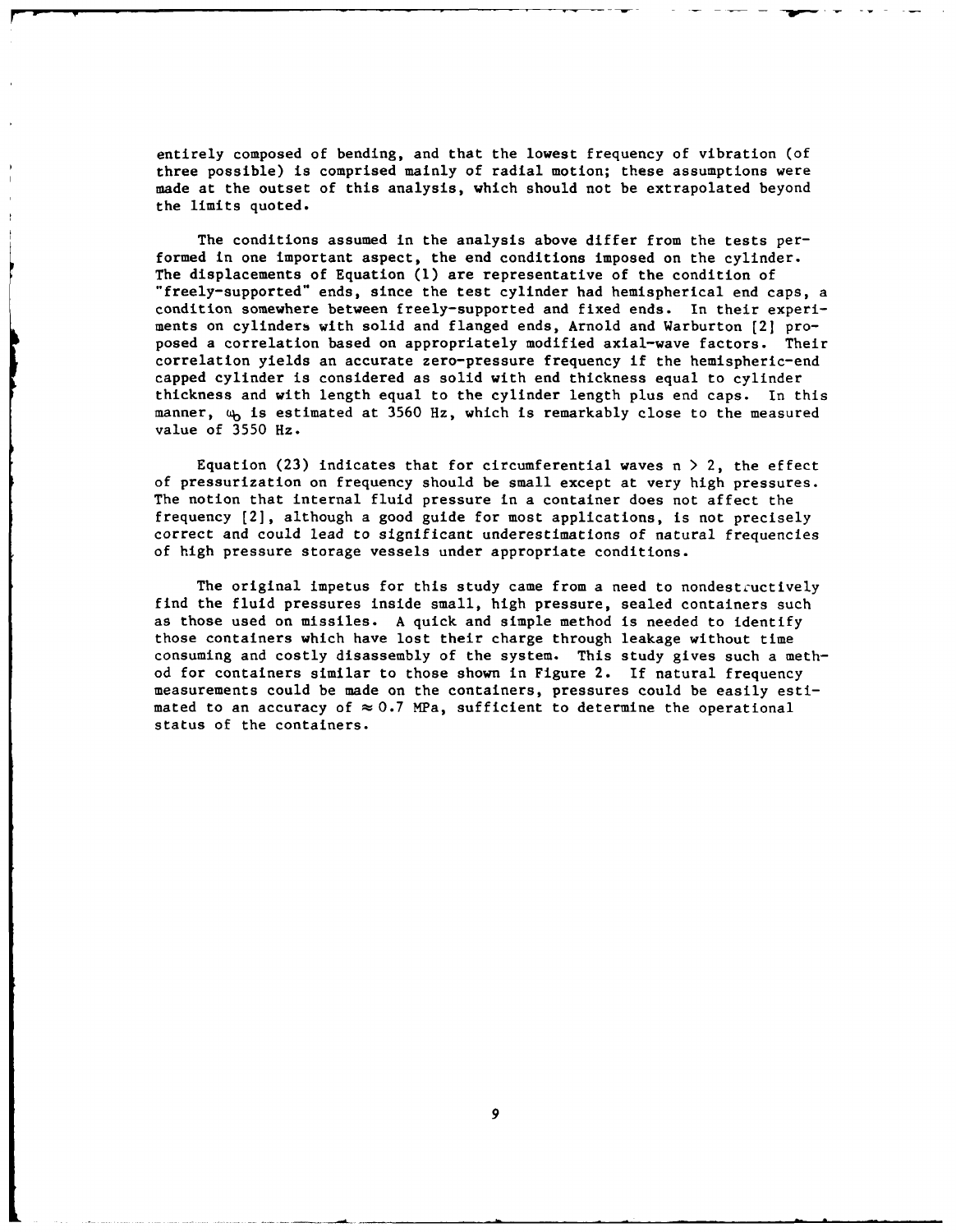V. SUMMARY

This study is summarized as follows:

**1.** Internal pressurization of thin cylinders can significantly increase vibration frequencies in those circumstances where the strain energy in the unpressurized cylinder is mainly bending. The effect is diminished as the number of circumferential waves is increased and is enhanced with decreasing fluid density.

2. Natural frequencies of vibration of pressurized thin cylinders with  $6/R > 0.03$  and  $\lambda = \text{mR/L} < 0.60$  are well correlated by Equation (23) over a range of pressures from 0.34 MPa, for helium and nitrogen gases.

3. Internal pressures in thin cylinders with  $6/R > 0.03$  can be determined via frequency measurements ("ping test") to an accuracy of approximately 2 percent at pressures up to 34 MPa.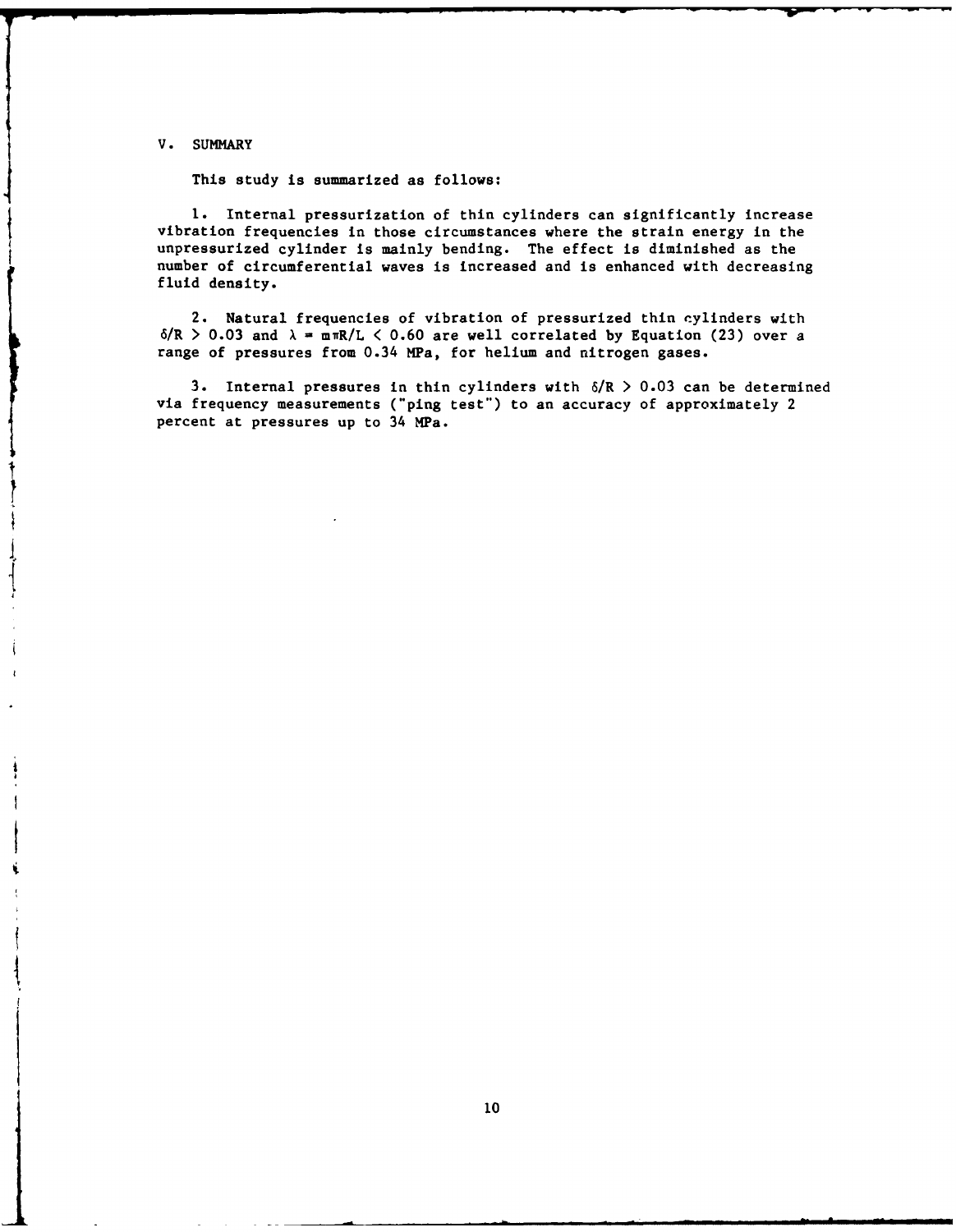### REFERENCES

- **1.** Arnold, R. N. and Warburton, **G.** B., "Flexural Vibrations of the Walls of Thin Cylindrical Shells Having Freely Supported Ends," Proc. Royal Soc., Series A, v. 197, 1949, pp. 238-256.
- 2. Arnold, R. N. and Warburton, G. B., "The Flexural Vibrations of Thin Cylinders," Proc. Inst. Mech. Engrs., v. 167, 1953, pp. 62-74.
- 3. Yu, Yi-Yuan, "Free Vibrations of Thin Cylindrical Shells Having Finite Lengths With Freely Supported and Clamped Edges," Journal of Applied Mechs., Trans. ASME, Vol. 22, No. 4, Dec. 1955, pp. 547-552.
- 4. Poole, H. A., Jr., "A Stored Gas Actuator Unit for the TOW Missile," Proc. Aerospace Fluid Power Systems and Equipment Conference, pp. 361-376, SAE, 1965.
- 5. Love, A. E. H., Mathematical Theory of Elasticity, Dover Publications, 1944.
- 6. Hatsopoulos, G. N. and Keenan, J. H., Principles of General Thermodynamics, John Wiley and Sons, 1965, pp. 242-248.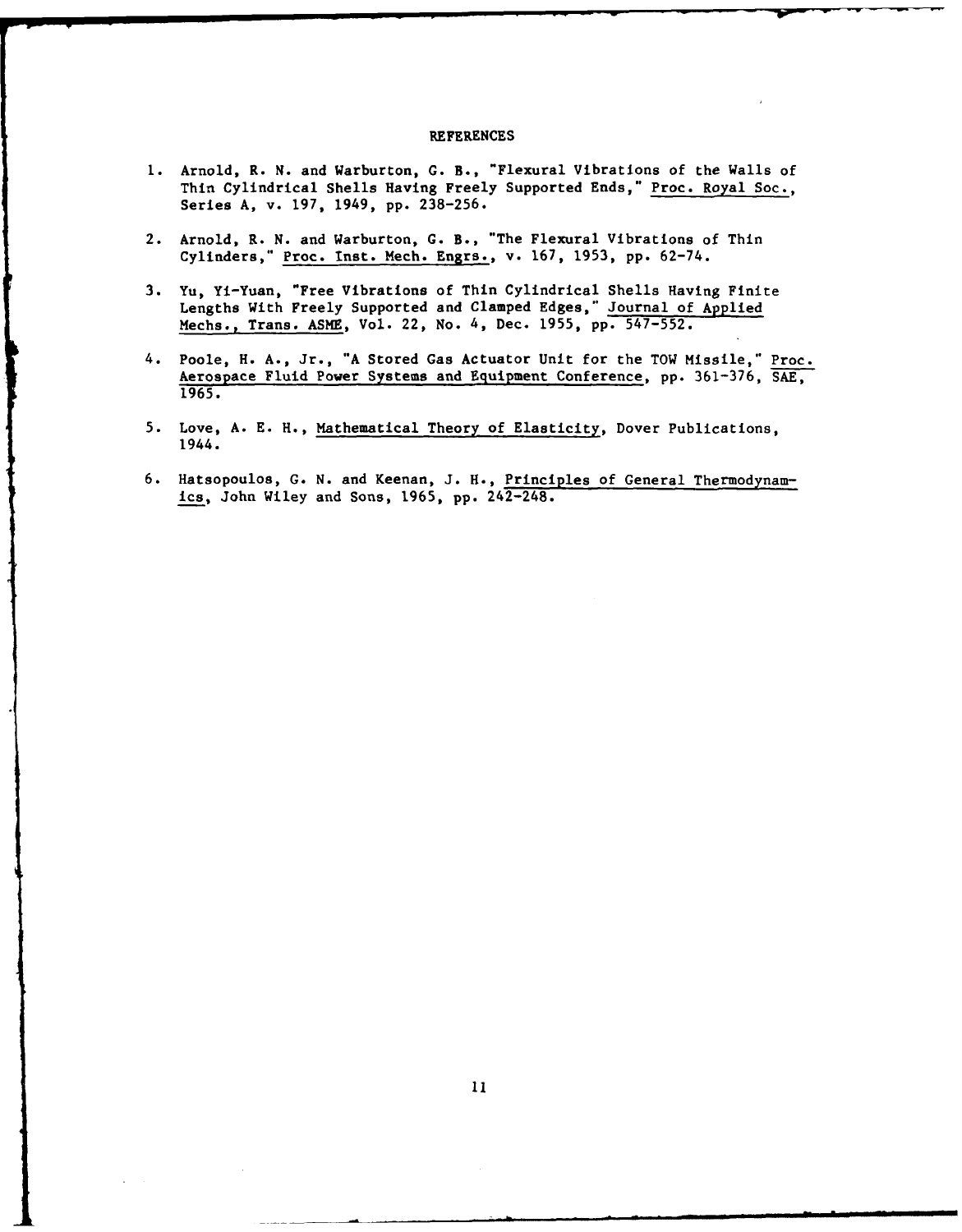# GLOSSARY

| Term                                                                                        | Nomenclature                                                                                                         |
|---------------------------------------------------------------------------------------------|----------------------------------------------------------------------------------------------------------------------|
| $e_{\tau}$ , $e_{\theta}$ , $e_{z}$                                                         | Radial, circumferential, and axial strain                                                                            |
| E                                                                                           | Young's modulus, 2.07 x 10 <sup>5</sup> MPa                                                                          |
| $I_n$                                                                                       | Modified Bessel function, first kind, n <sup>th</sup> order                                                          |
| $\Delta$ l <sub><math>\theta</math></sub>                                                   | Circumferential extension of the middle surface                                                                      |
| $\Delta \ell_z$                                                                             | Axial extension of the middle surface                                                                                |
| L                                                                                           | Length of cylinder                                                                                                   |
| m                                                                                           | Number of axial half-waves                                                                                           |
| n                                                                                           | Number of circumferential waves                                                                                      |
| p                                                                                           | Pressure                                                                                                             |
| r, 0, z                                                                                     | Radial, circumferential, and axial coordinates                                                                       |
| R                                                                                           | Radius of middle surface                                                                                             |
| t.                                                                                          | Time                                                                                                                 |
| т                                                                                           | Kinetic energy; ( ) <sub>c</sub> and ( ) <sub>f</sub> denote cylinder<br>and fluid, respectively                     |
| u, v, w                                                                                     | Radial, circumferential, and axial displacements of<br>middle surface                                                |
| U                                                                                           | Amplitude of radial displacement                                                                                     |
| V                                                                                           | Potential<br>energy; $(\_)_{B}$ , $(\_)_{S}$ , $(\_)_{E}$ denote<br>bending, stretching, and expansion, respectively |
| x                                                                                           | Radial distance from middle surface                                                                                  |
| $\alpha$                                                                                    | General parameter                                                                                                    |
| δ                                                                                           | Cylinder thickness                                                                                                   |
| $\gamma_{\mathbf{r}\theta}$ , $\gamma_{\theta\mathbf{z}}$ , $\gamma_{\mathbf{z}\mathbf{r}}$ | Shear strains in $r-\theta$ , $\theta-z$ , and $z-r$ planes, respec-<br>tively                                       |
| ν                                                                                           | Distance normal to surface                                                                                           |
| ν                                                                                           | Denotes a unit normal                                                                                                |
| $\lambda$                                                                                   | Axial wave factor, $m\pi R/L$                                                                                        |
| $\Gamma(\alpha)$                                                                            | Gamma function                                                                                                       |
| ω                                                                                           | Frequency; $\left(\right)$ o refers to zero-pressure case                                                            |
| Φ                                                                                           | Velocity potential of fluid in cylinder                                                                              |
| ρ                                                                                           | Density of cylinder                                                                                                  |
| $\rho_f$                                                                                    | Fluid density                                                                                                        |
| ρe                                                                                          | Equivalent density defined by Eqn. (16)                                                                              |
| σ                                                                                           | Poisson's ratio, 0.286                                                                                               |
| Superscripts                                                                                |                                                                                                                      |
|                                                                                             |                                                                                                                      |

|<br>|<br>|

(\*) Denotes differentiation with respect to time ( )' Denotes ordinary derivative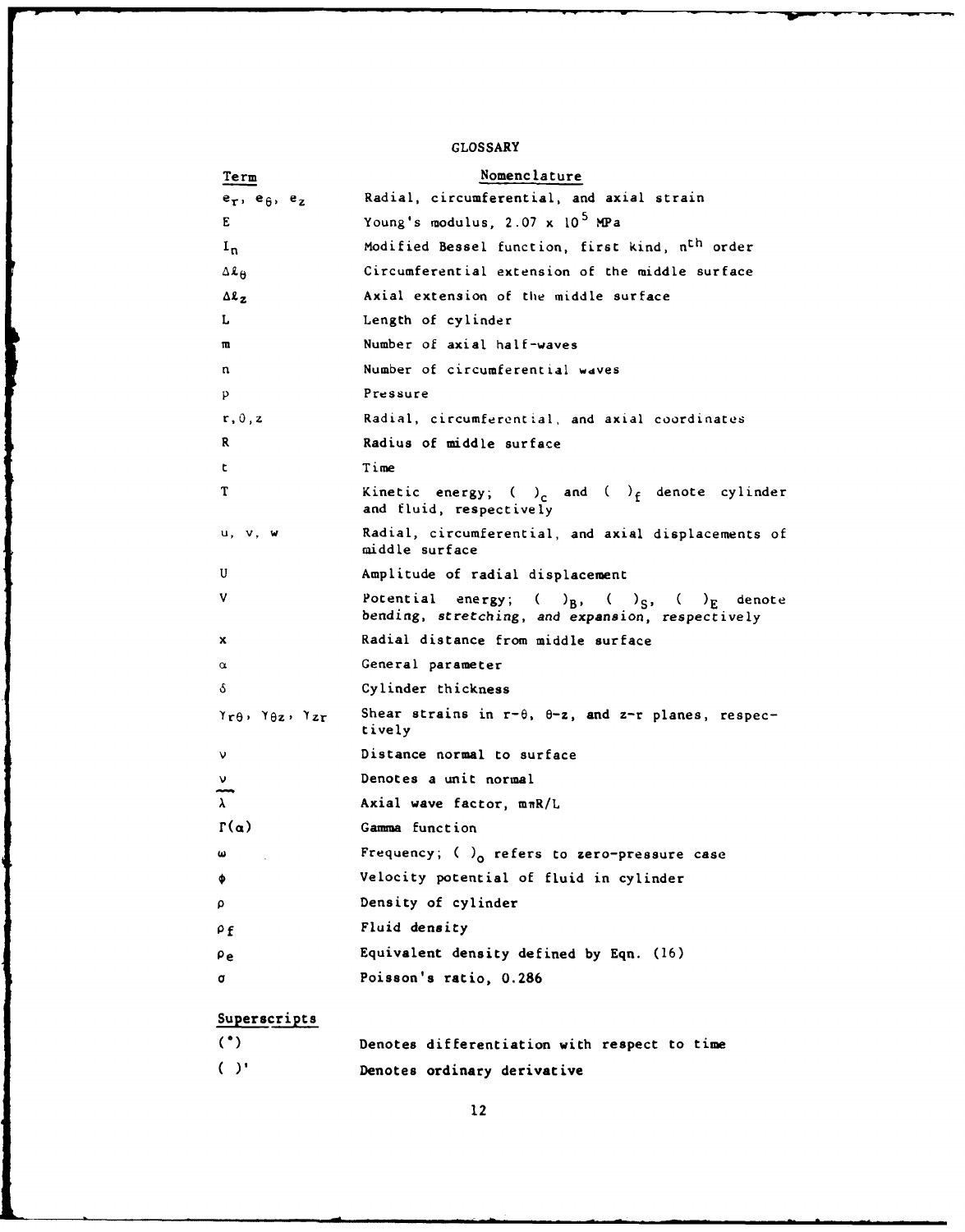## APPENDIX

### KINETIC ENERGY OF FLUID IN A VIBRATING CIRCULAR CYLINDER

The flow field interior to the cylinder is assumed to be irrotational and to behave incompressibly, since only small pressure variations are anticipated with the small amplitude vibrations considered here. The kinetic energy of the fluid is given in terms of the velocity potential  $\phi$  as

$$
T_f = \frac{1}{2} \rho_f \int_A \int \phi \frac{\partial \phi}{\partial \nu} dA = \frac{1}{2} \rho_f \int_0^L \int_0^{2\pi} \phi \frac{\partial \phi}{\partial \nu} r d\theta dz
$$
 (A-1)

With the approximation that the unit normal  $\nu$  to the surface is essentially radial, for small displacements,  $\partial \phi / \partial v = \partial \phi / \partial r$  and, for thin cylinders with  $6 \ll R$ , Equation (A-1) can be approximated by

$$
T_f = \frac{1}{2} \rho_f \int_{0}^{L} \int_{0}^{2\pi} \phi \frac{\partial \phi}{\partial r} R d\theta dz
$$
 (A-2)

The integrand Equation (A-2) is evaluated at  $r = R$ , the middle surface of the cylinder.

The function

$$
\phi = \frac{-\dot{U}L}{m \pi} \sin (\pi \pi z/L) \cos(n\theta) \frac{I_n(\pi \pi r/L)}{I_n'(\pi \pi R/L)}
$$
 (A-3)

satisfies Laplace's equation in the cylindrical region and the boundary condition

$$
-\frac{\partial \phi}{\partial r} (R, \theta, z) = \dot{U} \sin(\pi \pi z/L) \cos(n \theta)
$$
 (A-4)

at the surface r **-** R, in agreement with the displacement given in Equation (1). Further, the net volume flow rate past the surfaces  $z = 0$  and  $z = L$ ,

$$
q = \int_{0}^{2\pi} \int_{0}^{\frac{3\phi}{2\pi}} r d\theta dr
$$
 (A-5)

is zero; thus, the velocity potential of Equation (A-3) represents the velocity field within a cylinder capped by fixed ends (of any shape).

Substituting Equation  $(A-3)$  into Equation  $(A-1)$ , results in expression

$$
T_{f} = \frac{\pi}{4} \frac{(\dot{U})^2 L^3}{m \pi} \frac{I_n(m \pi R/L)}{I_n'(m \pi R/L)}
$$
 (A-6)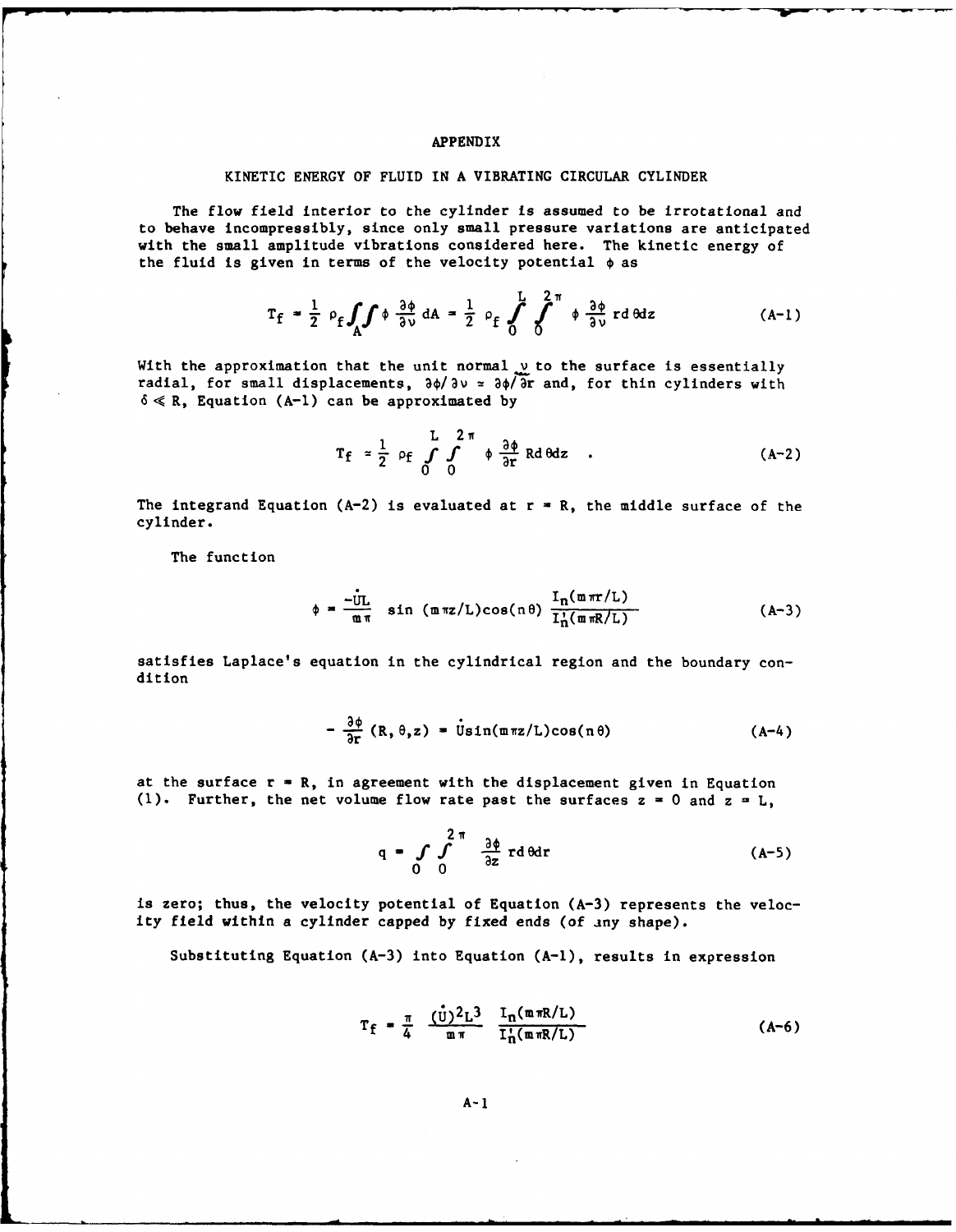Equation (A-6) can be simplified with the recurrence relation

$$
I_{n(\alpha)}^{*} = I_{n-1}(\alpha) - \frac{n}{x} I_{n}(\alpha) \qquad (A-7)
$$

and, for small arguments, the expression

$$
I_n(\alpha) \approx \frac{(\alpha/2)^n}{\Gamma(n+1)}
$$
 (A-8)

to the form,

ħ

 $\mathbf{r}$ 

 $\overline{1}$ 

 $\bar{1}$ 

ľ

$$
\frac{I_n(\text{m} \pi R/L)}{I_n^1(\text{m} \pi R/L)} \approx \frac{1}{2L \frac{\Gamma(\text{m}+1)}{\Gamma(\text{n})} - \frac{nL}{\text{m} \pi R}} = \frac{\text{m} \pi R}{nL}
$$
 (A-9)

Equation (A-6) can thus be written as

$$
T_f = \pi \rho_f R L^2(\dot{U})^2 / 4n
$$
 (A-10)

It is interesting to note that Equation (A-10) is identical to the results obtained by summing the kinetic energies of small axial slices of the cylindrical region, ignoring completely the z-component of velocity in each.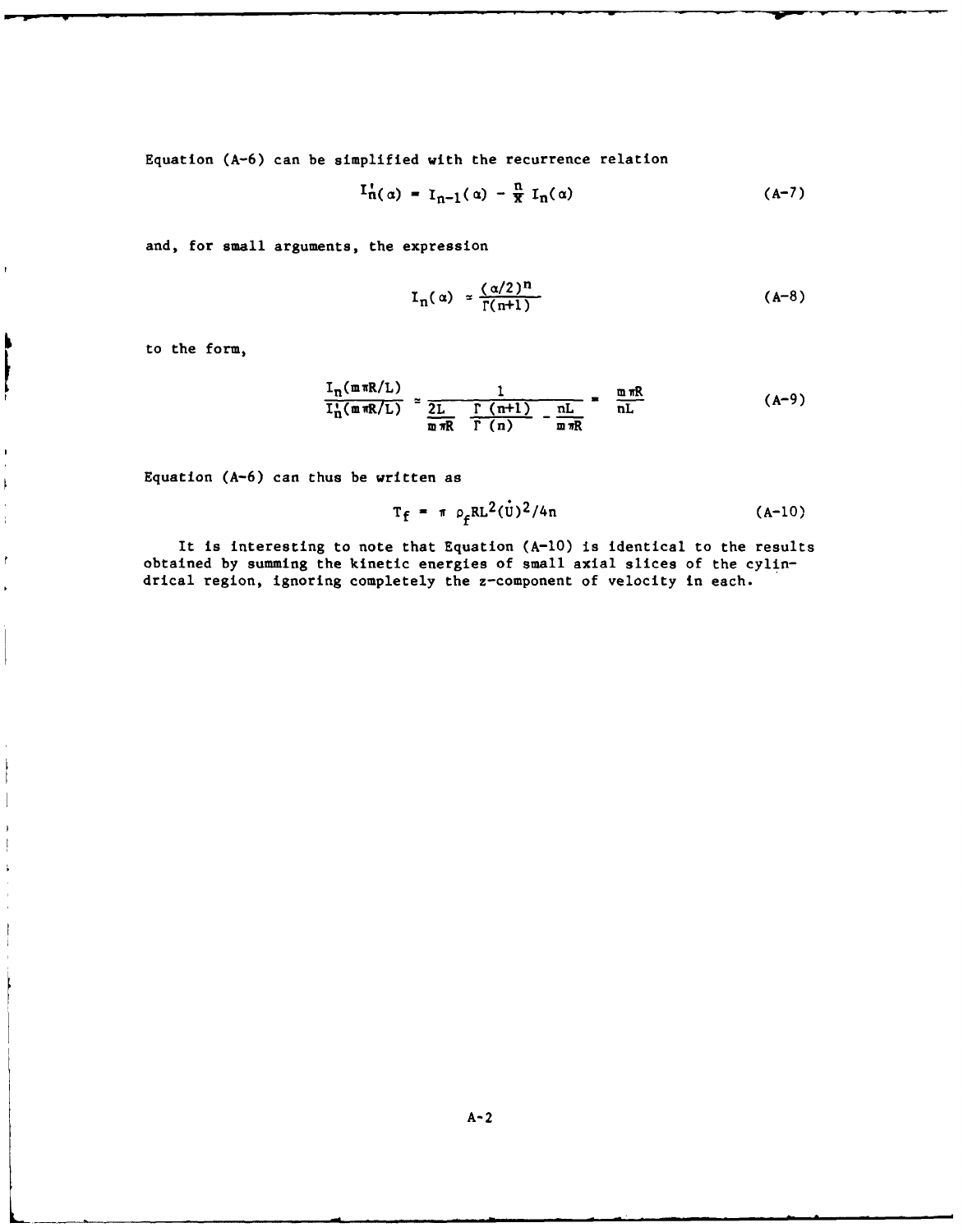## DISTRIBUTION

f, Ī

No. Copies A. R. Barbin M. E. Department 2 Auburn University Auburn, AL 36840 Dean Houck Naval Air System Command ATTN: AIR 5162C8 **1** Washington, DC 20361 Tor Jansen Naval Air Development Center **I** CODE 60134 Warminster, PA 18974 Harry Diamond Laboratories ATTN: AELHD-RT-CS, James W. Joyce 1 Richard N. Gottron 1 2800 Powder Mill Road Adelphi, MD 20783 David Keyser Naval Air Development Center **I** CODE 60134 Warminster, PA 18974 R. L. McGiboney Naval Air Development Center **I** CODE 60134 Warminster, PA 18974 Albertus E. Schmidlin US Army ARRADCOM ATTN: ARDAR-LCN-C, Bldg 65 **1** Dover, NJ 07801 Bill Waldon Naval Weapons Center **I** China Lake, CA 93555 George W. Fosdick Applied Technology Laboratory ATTN: AAVOL-ATL-ASA **I** Ft. Eustis, VA 23604 **Commander** US Army Training and Doctrine Command **<sup>1</sup>** Ft. Monroe, VA 23341